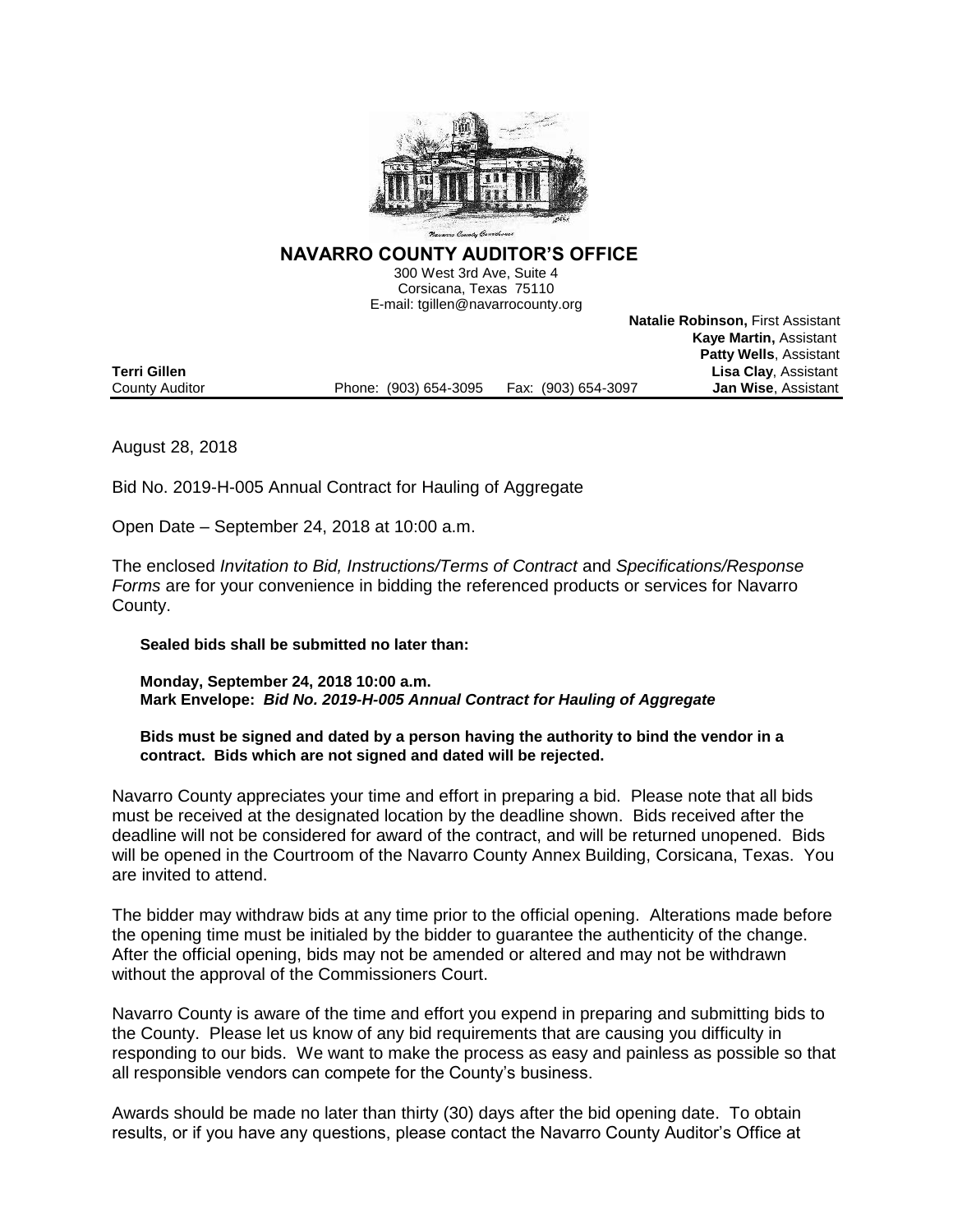903-654-3095.

By order of the Commissioners Court of Navarro County, Texas, sealed bids will be accepted for:

# **Annual Contract for Hauling of Aggregate**

Navarro County reserves the right to reject any or all bids for the products covered in this bid request and to waive any informalities or defects in the bidding and to accept such bids as it shall deem to be in the best interest of Navarro County.

**BIDS MUST BE SUBMITTED on the forms included for that purpose on pages 8-13 in this packet**. Each bid should be signed by a person having the authority to bind the vendor in a contract, placed in a sealed envelope and marked clearly on the outside as shown below.

**Bids should be clearly marked -** *Bid No. 2019-H-005 Annual Contract for Hauling of Aggregate*

BIDS SHOULD BE RETURNED TO the following address on or before **Monday, September 24, 2018, no later than 10:00 a.m.**

> Navarro County Auditor's Office Navarro County Courthouse 300 West 3rd Ave, Suite 4 Corsicana, Texas 75110

*FACSIMILE TRANSMITTALS WILL NOT BE ACCEPTED.*

*All bids must be received in the County Auditor's Office before the opening date and time.*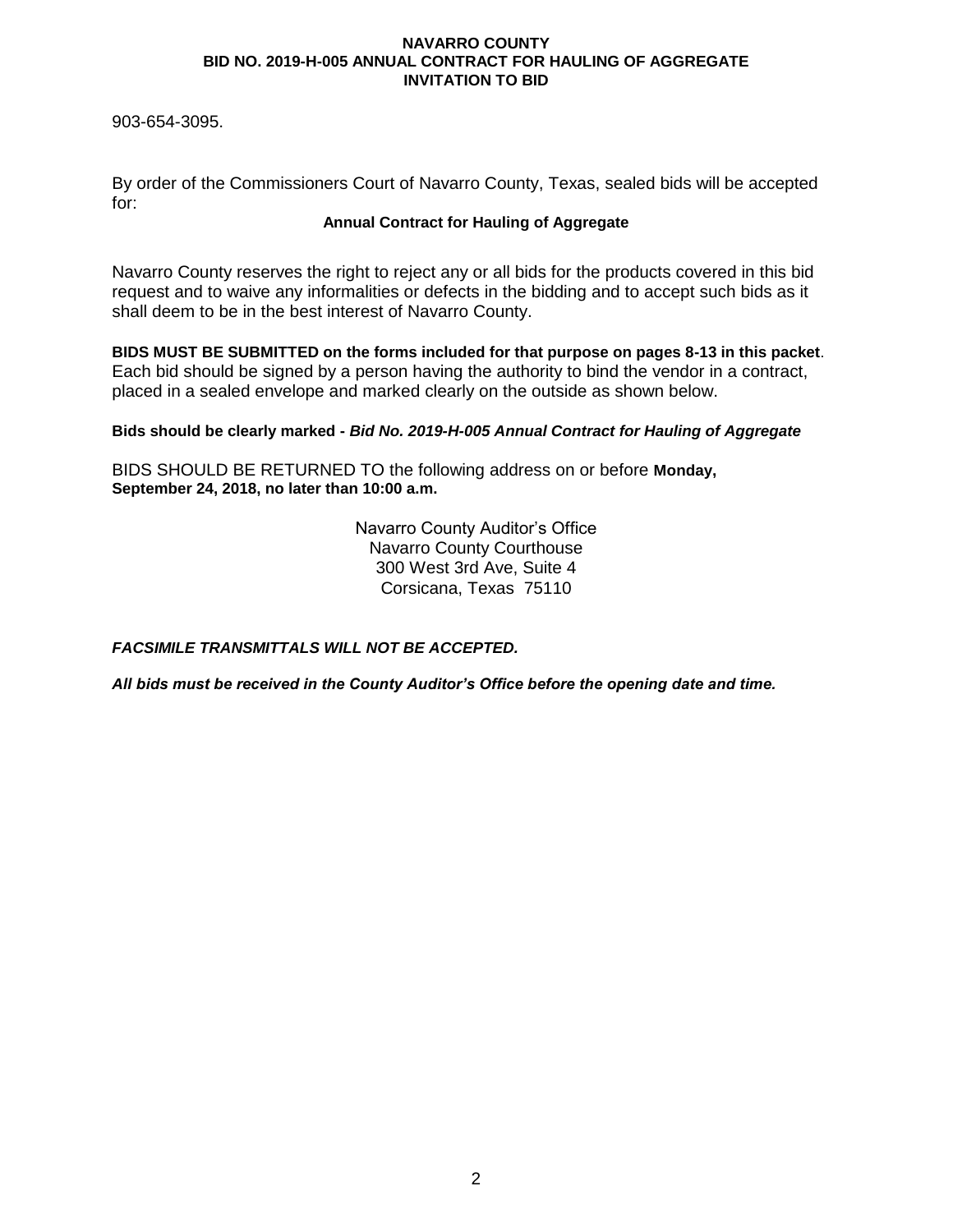Navarro County is requesting bids on Hauling of Aggregate for County Precincts. Bids must be submitted on the attached forms. By returning this bid with a price quote, vendors certify and agree that:

*Funding:* Funds for payment have been provided through the Navarro County budget approved by the Commissioners Court for the fiscal year ending September 30, 2019. State of Texas statutes prohibit the obligation and expenditure of public funds beyond the fiscal year for which a budget has been approved. Therefore, anticipated orders or other obligations that may arise past the end of the current fiscal year shall be subject to budget approval.

*Late Bids:* Bids received in the County Auditor's Office after the submission deadline will be considered void and unacceptable. Navarro County is not responsible for lateness or nondelivery of mail, carrier, etc., and the date/time stamp of the County Auditor's Office shall be the official time of receipt.

*Altering Bids:* Bids cannot be altered or amended after the submission deadline. Any interlineation, alteration or erasure made before the opening time must be initialed by the signer of the bid, guaranteeing authenticity.

*Withdrawal of Bid:* A bid may not be withdrawn or canceled by the bidder without the permission of the County for a period of ninety (90) days following the date designated for the receipt of bids, and bidder so agrees upon submittal of their bid.

*Sales Tax:* Navarro County is exempt, by law, from payment of Texas Sales Tax and Federal Excise Tax; therefore, the bid price shall not include taxes.

*Contract:* This bid, when properly accepted by Navarro County, shall constitute a contract equally binding between the successful bidder and Navarro County. No different or additional terms will become a part of this contract with the exception of change orders.

*Change Orders:* No oral statement of any person shall modify or otherwise change, or affect, the terms, conditions or specifications stated in the resulting contract. The Navarro County Auditor will make all change orders to the contract in writing.

*If During* the life of the contract, the successful bidder's net prices to other customers for hauling of aggregate awarded herein are reduced below the contracted price, it is understood and agreed that the benefits of such reduction shall be extended to Navarro County.

*Delivery Time:* Bids shall show required time to place aggregate at the County's designated location. Failure to state delivery time may cause bid to be rejected. The county has the right to extend delivery time if reason appears valid.

*Conflict of Interest:* No public official shall have interest in this contract, in accordance with *Vernon's Texas Codes Annotated, Local Government Code*, Title 5, Subtitle C, Chapter 171.

*Ethics:* The bidder shall not offer or accept gifts or anything of value nor enter into any business arrangement with any employee, official or agent of Navarro County.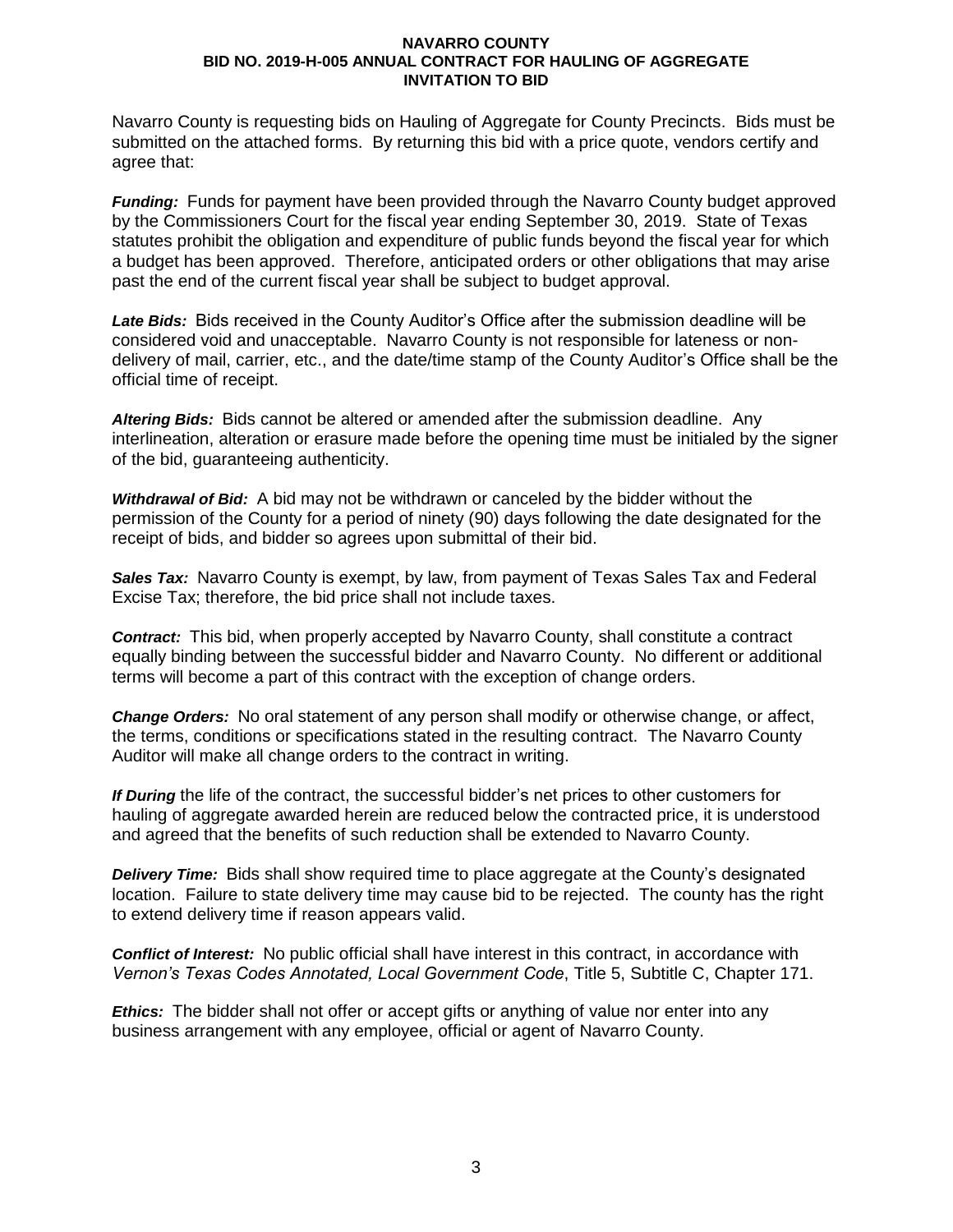*Exceptions/Substitutions:* All bids meeting the intent of this invitation to bid will be considered for award. Bidders taking exception to the specifications, or offering substitutions, shall state these exceptions in the section provided or by attachment as part of this bid. The absence of such a list shall indicate that the bidder has not taken exceptions and shall hold the bidder responsible to perform in strict accordance with the specifications of the invitation. The Navarro County Commissioners Court reserves the right to accept any and/or all/ none of the exception(s)/substitution(s) deemed to be in the best interest of the County.

*Addenda:* Any interpretations, corrections or changes to this *Invitation to Bid* and *Specifications* will be made by addenda. Sole issuing authority of addenda shall be vested in the Navarro County Auditor. Addenda will be mailed to all who are known to have received a copy of this *Invitation to Bid*. Bidders shall acknowledge receipt of all addenda.

*Bids must comply* with all Federal, State, county and local laws concerning these type purchases.

*Davis-Bacon and Related Acts:* Attention is called to the fact that not less than the federally determined prevailing (Davis-Bacon and Related Acts) wage rate, as issued by the Texas Department of Housing and Community Affairs and contained in the contract documents, must be paid on this project. In addition, the successful bidder must ensure that employees and applicants for employment are not discriminated against because of race, color, religion, sex, age or national origin.

*Minimum Standards for Responsible Prospective Bidders:* A prospective bidder must affirmatively demonstrate their responsibility and meet the following requirements:

- 1. Have adequate financial resources, or the ability to obtain such resources as required;
- 2. Be able to comply with the required or proposed delivery schedule;
- 3. Have a satisfactory record of performance;
- 4. Have a satisfactory record of integrity and ethics, and;
- 5. Be otherwise qualified and eligible to receive an award.

Navarro County may request representation and other information sufficient to determine the bidder's ability to meet these minimum requirements listed above.

*References:* Navarro County requests bidder to supply, with this *Invitation to Bid,* a list of at least three (3) references where like services have been applied by their firm. Include name of firm, address, telephone number and name of representative.

*Bidder Shall Provide,* with this bid response, all documentation required by this *Invitation to Bid*. Failure to provide this information may result in rejection of your bid.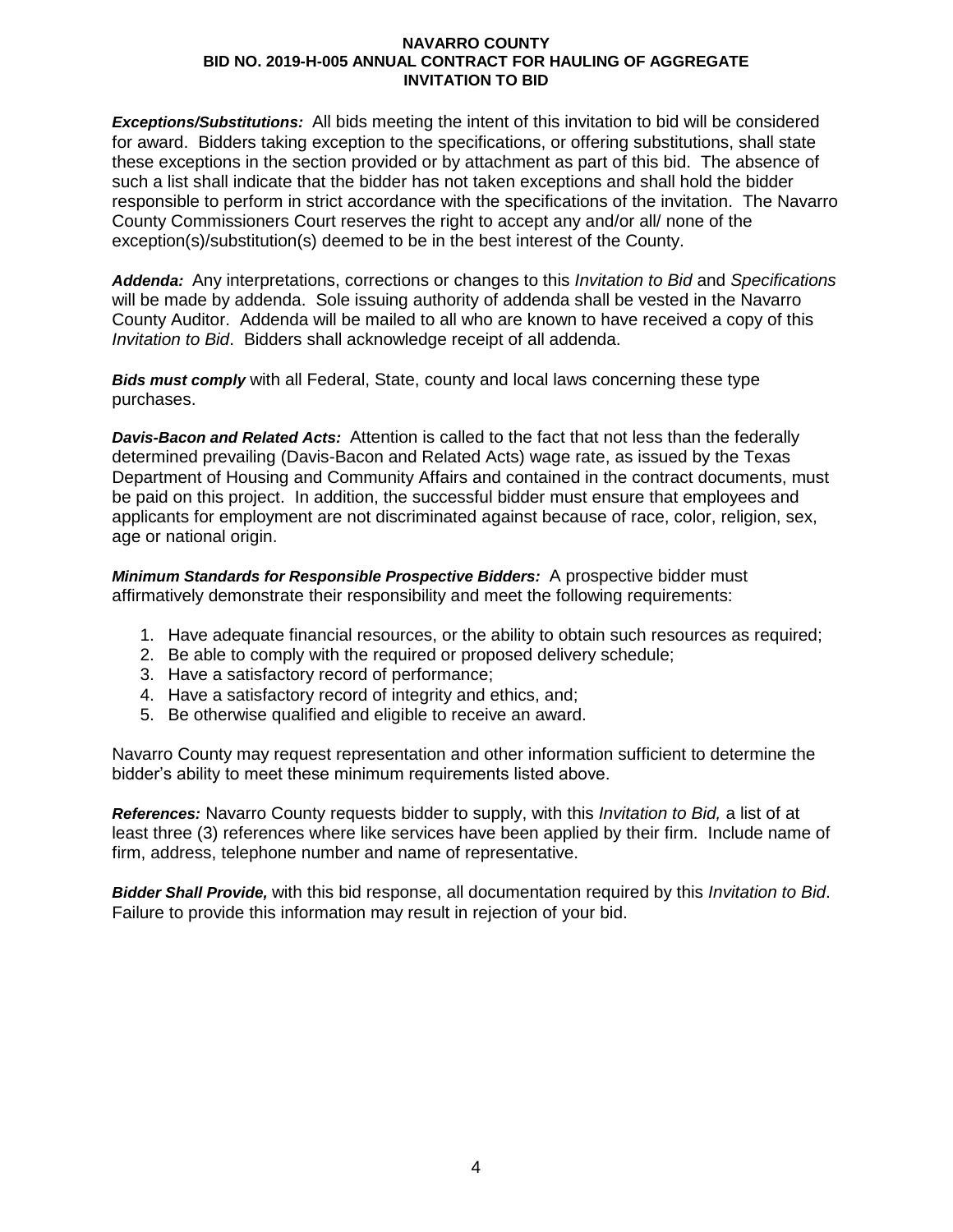*Successful Bidder Shall* defend, indemnify and save harmless Navarro County and all its officers, agents and employees from all suits, actions or other claims of any character, name and description brought for or on account of any injuries or damages received or sustained by any person, persons or property on account of any negligent act or fault of the successful bidder, or of any agent, employee, subcontractor or supplier in the execution of, or performance under, any contract which may result from bid award. Successful bidder indemnifies and will indemnify and save harmless Navarro County from liability, claim or demand on their part, agents, servants, customers and/or employees whether such liability, claim or demand arise from or happening upon or in any of the halls, elevators, entrances, stairways or approaches of or to the facilities within which the occupied premises are located. Successful bidder shall pay any judgment with costs which may be obtained against Navarro County growing out of such injury or damages.

*Insurance Requirements:* Any vendor that conducts business with Navarro County, whether it is for goods and/or services, must maintain lawful workers' compensation requirements and adequate liability limitations.

Within ten (10) days after contract award and prior to the commencement of any work or delivery, the County requires the successful vendor(s) to submit, to the County Auditor's Office, verification of the following coverages, showing Navarro County as the certificate holder with coverage dates inclusive to that of the contract award:

- a. *Workers' Compensation Coverage* meeting the acceptable requirements as established by the Texas Workers' Compensation Act, Title 5, Subtitle A, Texas Labor Code; and
- b. *General Liability Insurance* meeting the following limits **\$1,000,000 per occurrence/ aggregate,** including products and completed operations coverage.

Vendors and/or their freight contractors must be prepared to show coverage verification prior to entering upon Navarro County Premises.

Failure to comply with lawful requirements or adequate liability requirements may result in delay of payments and/or cancellation of the contract.

*Termination of Contract:* This contract shall remain in effect until contract expires, delivery and acceptance of products and/or performance of services ordered or terminated by either party with thirty (30) days written notice prior to any cancellation. The successful bidder must state therein the reasons for such cancellation. Navarro County reserves the right to award canceled contract to the next lowest and responsible bidder as it deems to be in the best interest of the County.

*Termination for Default:* Navarro County reserves the right to terminate the contract for default if Contractor/Bidder breaches any of the terms therein, including warranties of Contractor/Bidder or if the Contractor/Bidder becomes insolvent or commits acts of bankruptcy. Such right of termination is in addition to and not in lieu of any other remedies which Navarro County may have in law or equity. Default may be construed as, but not limited to, failure to deliver the proper goods and/or services within the proper amount of time, and/or to properly perform any and all services required to Navarro County's satisfactions and/or to meet all other obligations and requirements. Navarro County may terminate the contract without cause upon thirty (30) days written notice.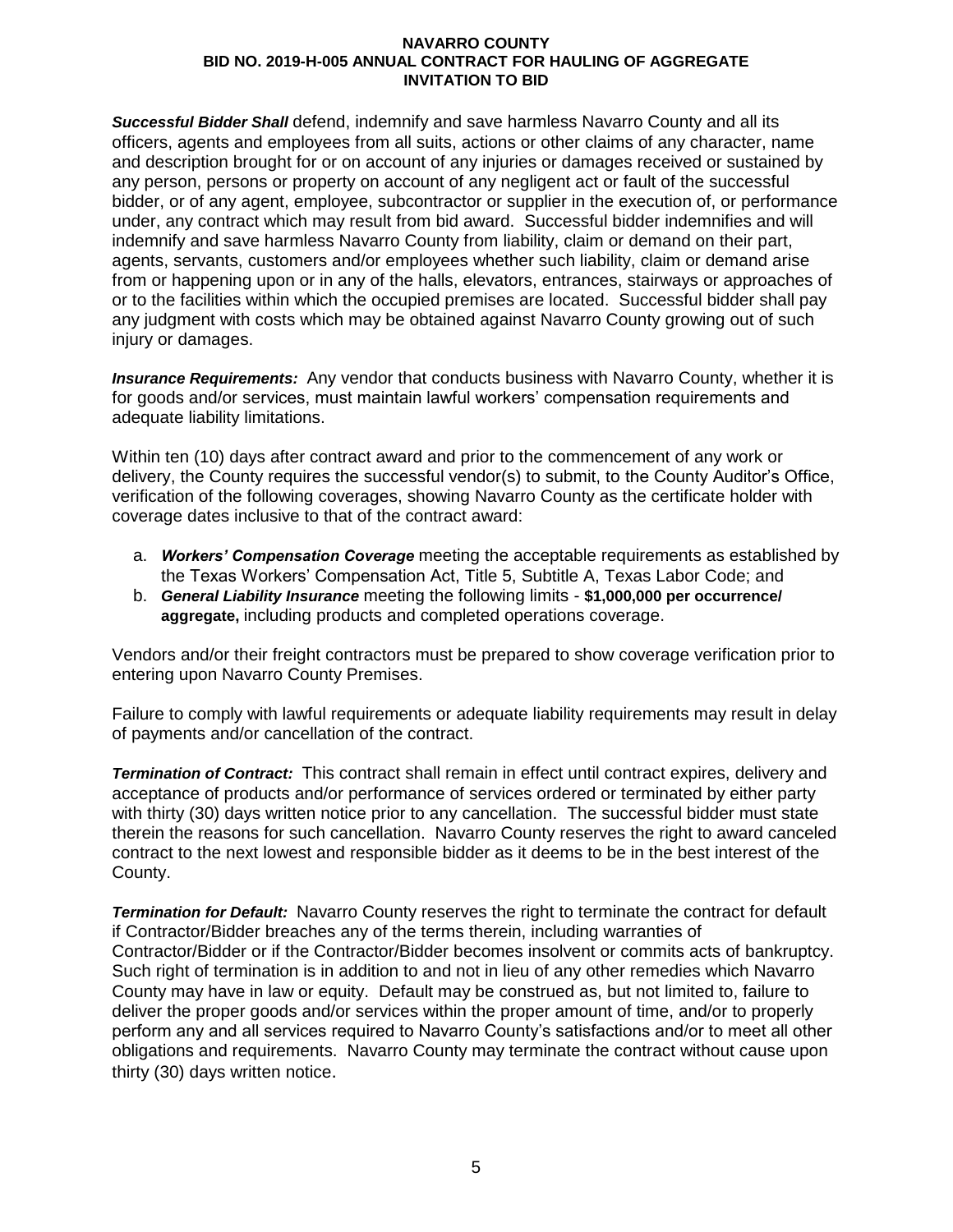*Right To Purchase Elsewhere:* Navarro County will not actively solicit bids, proposals, quotations or otherwise test the market solely for the purpose of seeking alternative sources; however, Navarro County reserves the right to purchase elsewhere any and/or all items covered by this contract if available from another source at a price lower than the contract price or if contract term(s) are not met, and in cases where the successful bidder can not meet the County's desired delivery schedule.

*Notice:* Any notice provided by this bid (or required by law) to be given to the successful bidder by Navarro County shall be conclusively deemed to have been given and received on the next day after such written notice has been deposited in the mail in Corsicana, Texas, by Registered or Certified Mail with sufficient postage affixed thereto, provided this shall not prevent the giving of actual notice in any other manner.

*Packing Slips* or other suitable shipping documents shall accompany each shipment and shall show: (a) name and address of successful bidder, (b) delivery location, (c) descriptive information as to the terms(s) delivered, ticket number(s), product(s), tonnage amount(s), mileage, cost per hauling plus a copy of the actual gravel ticket, etc.

*Invoices* shall **show all information as stated above** and mailed directly to the Navarro County Auditor's Office, 300 W 3rd Ave, Suite 4, Corsicana, TX 75110.

**Payment** will be made upon receipt and acceptance, by the County, of the items ordered in accordance with the State of Texas "Prompt Payment Act", Article 610f, V.T.C.S. Successful bidder is required to pay subcontractors within ten (10) days.

*Remedies:* The successful bidder and Navarro County agree that both parties have all rights, duties and remedies available as stated in the Uniform Commercial Code.

*Venue:* This agreement will be governed and construed according to the laws of the State of Texas. This agreement is performable in Navarro County, Texas.

*Assignment:* The successful bidder shall not sell, assign, transfer or convey this contract, in whole or in part, without the prior written consent of Navarro County.

*Silence of Specification:* The apparent silence of these specifications as to any detail or to the apparent omission of a detailed description concerning any point, shall be regarded as meaning that only the best commercial practices are to prevail. All interpretations of these specifications shall be made on the basis of this statement.

*Governmental Entities* within Navarro County utilizing inter-governmental contracts with Navarro County will be eligible, but not obligated, to purchase road materials under the contract(s) awarded as a result of this solicitation. All purchases by governmental entities other than Navarro County will be billed directly to that governmental entity and paid by that governmental entity. Navarro County will not be responsible for another governmental entity's debts.

*Navarro County reserves the right* to make purchases from State Government Contracts to meet County needs.

*Any Questions* concerning this *Invitation to Bid* and *Specifications* should be directed to the Navarro County Auditor's Office at 903-654-3095.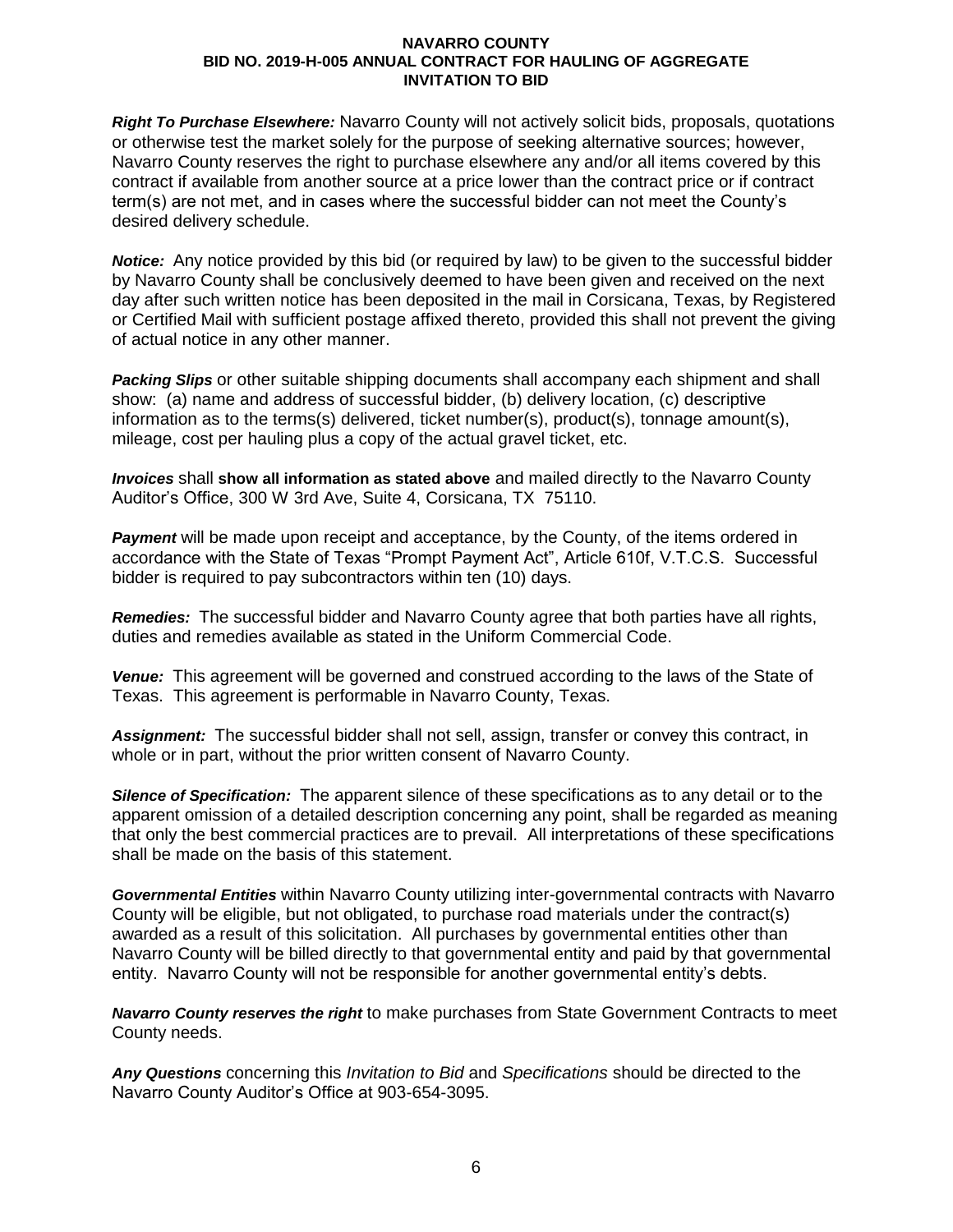Navarro County is requesting bids for Hauling of Aggregate as described in the following pages. The contract period will be for twelve (12) months effective October 1, 2018 through September 30, 2019.

*General:* It is the intent of the following specification to describe Hauling of Aggregate services needed by Navarro County.

*Delivery:* The successful bidder shall be capable of delivering an undetermined amount of loads per day, of 20 to 25 tons per load. The successful bidder is responsible to be familiar with geographic areas of the County.

*Delivery Location:* Navarro County may require successful bidder to deliver aggregate from the various gravel pits and/or Precinct Barns to various job site and/or Precinct Barns located within Navarro County, according to the instructions of the Commissioner at the time the order is made. It is the responsibility of the bidder to deliver the product by owned or contracted means. Pricing for this bid shall be based on haulage charges per ton to be charged for transportation to the designated locations from the various crusher/plant/barn sites. The time of delivery and when delivered must be coordinated with the Commissioner or his/her employee so that they can oversee the delivery and/or application of materials. The County Barns are located at the following:

Pct 1 Barn - West Highway 22, Corsicana, Texas Pct 2 Barn - East Highway 31, Kerens, Texas Pct 3 Barn - 700 South Austin, Richland, Texas Pct 3 Barn - West Highway 31, Dawson, Texas Pct 4 Barn - Blooming Grove, Texas

# **Delivery tickets must be presented upon delivery of material(s) and signed by a County employee.**

Satisfactory completion of work shall be determined by the Commissioner or his/her representative. Contractor will utilize all safety measures and equipment necessary to protect personnel, equipment and traffic from undue hazard or accident.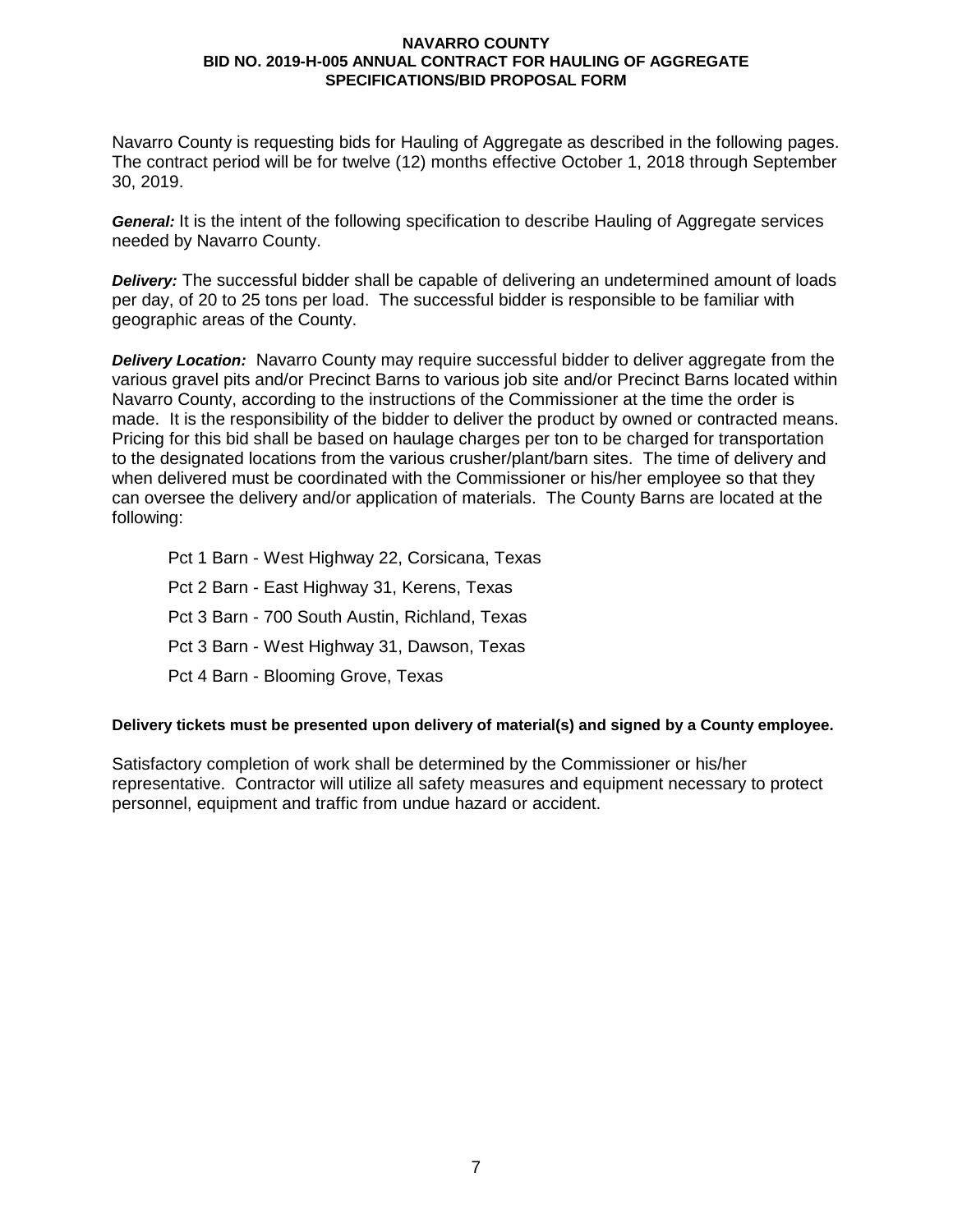# **BID PROPOSAL AFFIDAVIT**

The undersigned certifies that the bid prices in this proposal have been carefully reviewed and are submitted as correct and final. He further certifies that the bidder agrees to furnish any and/or all items upon which prices are extended at the price(s) offered, and upon the conditions contained in the specifications of the Invitation to Bid. The period of acceptance of this bid proposal will be thirty (30) calendar days from the date of the bid opening.

# STATE OF TEXAS § COUNTY OF NAVARRO §

| BEFORE ME, the undersigned authority, a Notary Public in and for the State of Texas, on this       |  |
|----------------------------------------------------------------------------------------------------|--|
|                                                                                                    |  |
| being duly sworn, did depose and say: "I, ________________________________, am a duly              |  |
|                                                                                                    |  |
| been authorized to execute the foregoing bid proposal on their behalf. I hereby certify that the   |  |
| foregoing proposal has not been prepared in collusion with any other bidder or other person or     |  |
| persons engaged in the same line of business prior to the official opening of this bid. Further, I |  |
| certify that the bidder is not now, nor has he been for the past six (6) months, directly or       |  |
| indirectly concerned in any pool or agreement or combination, to control the price of the          |  |
| services or materials bid on, or to influence any person or persons to bid or not to bid thereon.  |  |
|                                                                                                    |  |
|                                                                                                    |  |
| (Type of Print Name)                                                                               |  |
|                                                                                                    |  |
| SUBSCRIBED AND SWORN to before me by the above named on this the _____ day of                      |  |

Notary Public in and for the State of Texas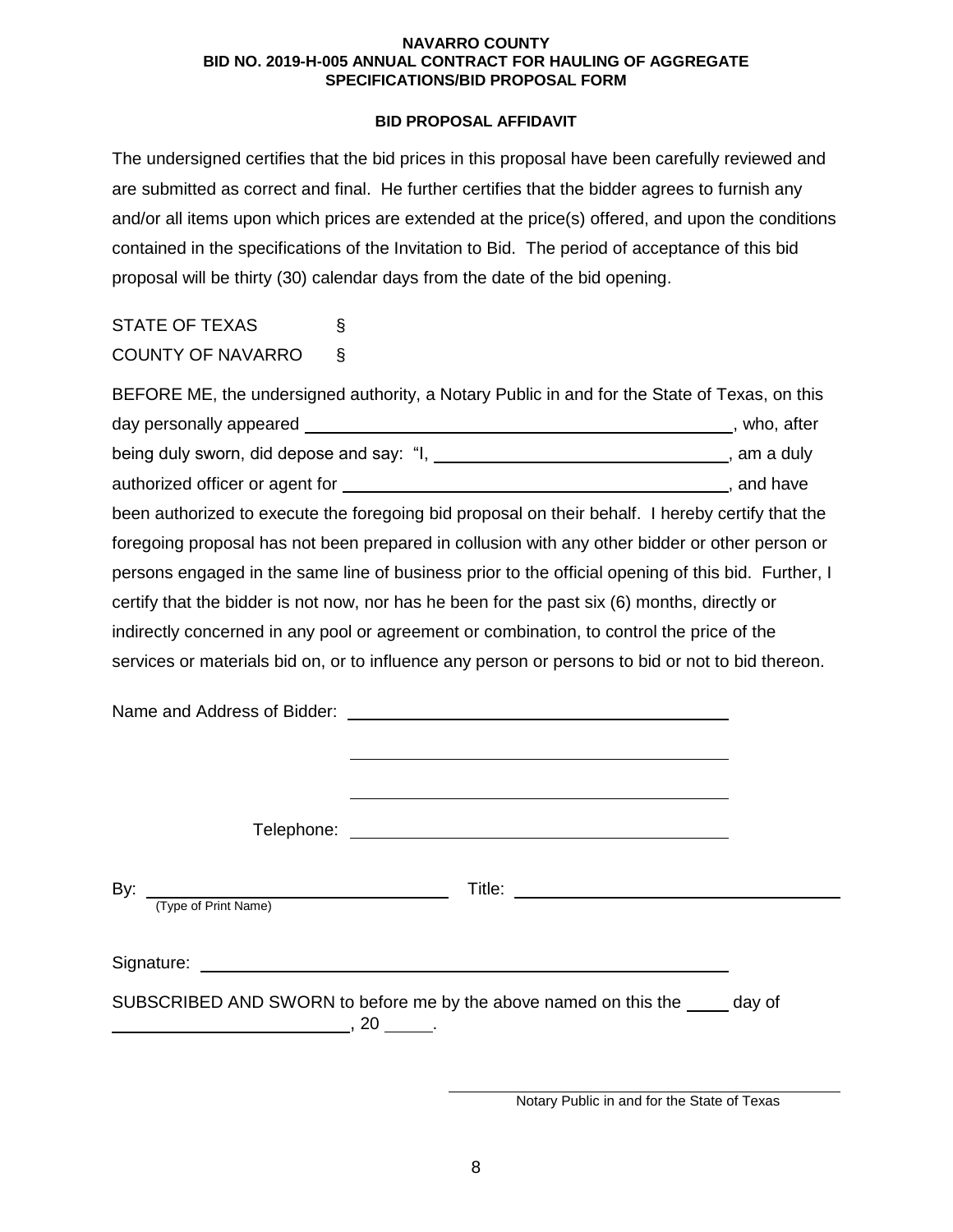| <b>COMPANY SUBMITTING BID</b>                                                            |                         | FEDERAL ID NUMBER                                                                            |
|------------------------------------------------------------------------------------------|-------------------------|----------------------------------------------------------------------------------------------|
| <b>ADDRESS</b>                                                                           |                         |                                                                                              |
| CITY, STATE, ZIP                                                                         |                         |                                                                                              |
| NAME AND TITLE OF INDIVIDUAL SUBMITTING BID                                              |                         |                                                                                              |
| TELEPHONE NO.                                                                            | FAX NO.                 | E-MAIL                                                                                       |
| SIGNATURE OF AUTHORIZED REPRESENTATIVE                                                   |                         | <b>DATE</b>                                                                                  |
| NUMBER OF TRUCKS IN FLEET                                                                |                         |                                                                                              |
| Hauling Rate Per Ton From Plant/Barn to Site: (Including project sites within Precincts) |                         |                                                                                              |
|                                                                                          | Per Loaded Ton          |                                                                                              |
|                                                                                          | <b>Flat Rate Charge</b> |                                                                                              |
|                                                                                          |                         |                                                                                              |
| Precinct 1                                                                               |                         |                                                                                              |
| Precinct 2                                                                               |                         |                                                                                              |
| <b>Precinct 3-Richland</b>                                                               |                         |                                                                                              |
| Precinct 3-Dawson                                                                        |                         |                                                                                              |
| Precinct 4                                                                               |                         | <u> 1989 - Johann Barn, mars an t-Amerikaansk kommunister (</u>                              |
|                                                                                          |                         |                                                                                              |
|                                                                                          |                         | Minimum Delivery Quantity (ton/truck): Maximum Delivery Quantity: Minimum Delivery Quantity: |
|                                                                                          |                         |                                                                                              |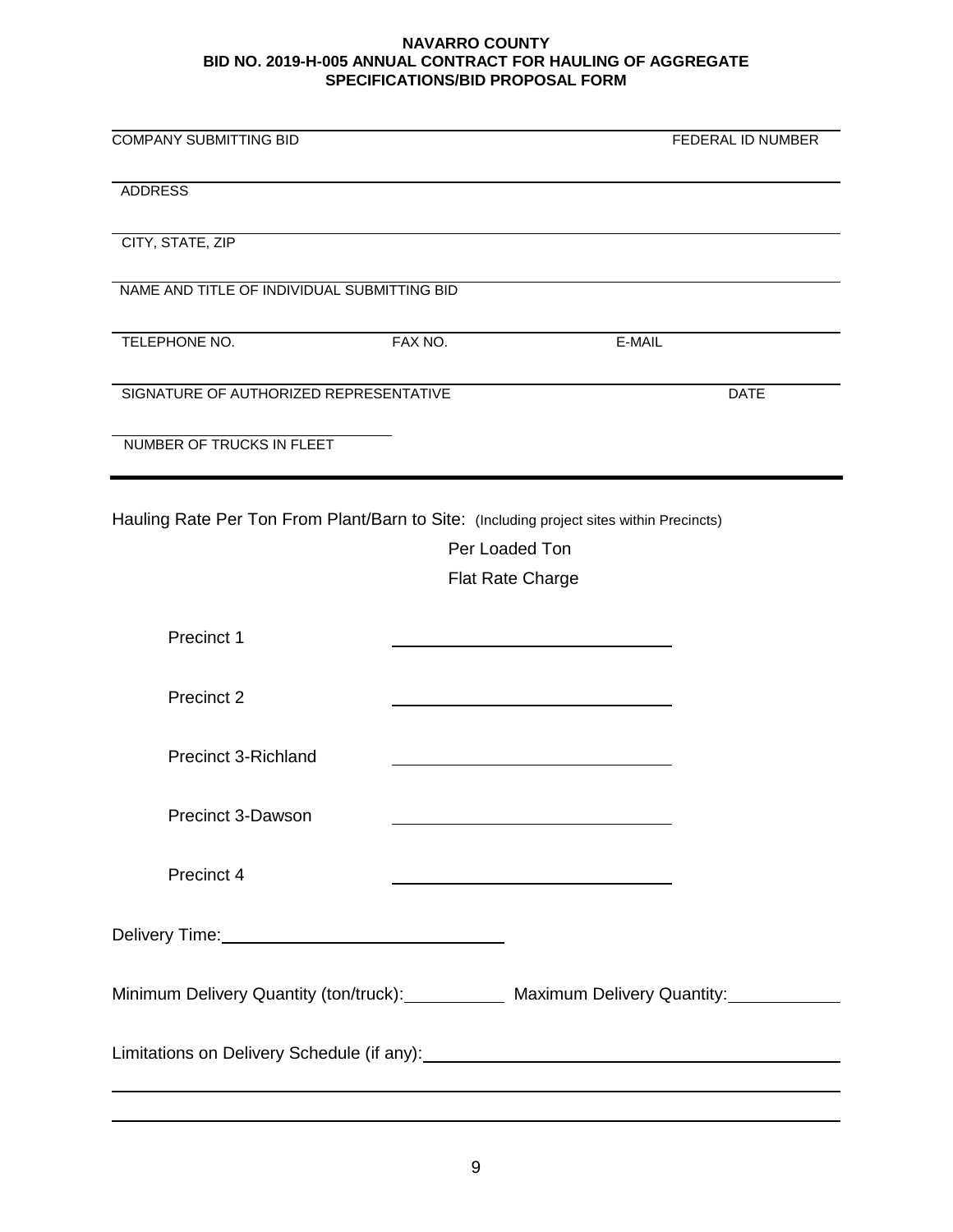# **VENDOR REFERENCES**

Please list three (3) references of current customers who can verify the quality of service your company provides. The County prefers customers of similar size and scope of work to this proposal. *This form must be returned with your proposal.*

# **REFERENCE 1**

| Address:                                |  | <u> 1999 - Johann Harry Harry Harry Harry Harry Harry Harry Harry Harry Harry Harry Harry Harry Harry Harry Harry</u> |
|-----------------------------------------|--|-----------------------------------------------------------------------------------------------------------------------|
|                                         |  |                                                                                                                       |
|                                         |  |                                                                                                                       |
| Contract Period: ______________________ |  |                                                                                                                       |
| <b>REFERENCE 2</b>                      |  |                                                                                                                       |
| Address:                                |  | <u> 1999 - Jan Barbara, martxa al Indonesia (h. 1989).</u>                                                            |
|                                         |  |                                                                                                                       |
|                                         |  |                                                                                                                       |
| Contract Period: ______________________ |  | Scope of Work: <u>______________________</u>                                                                          |
| <b>REFERENCE 3</b>                      |  |                                                                                                                       |
| Address:                                |  |                                                                                                                       |
|                                         |  |                                                                                                                       |
|                                         |  |                                                                                                                       |
| Contract Period: _____________________  |  |                                                                                                                       |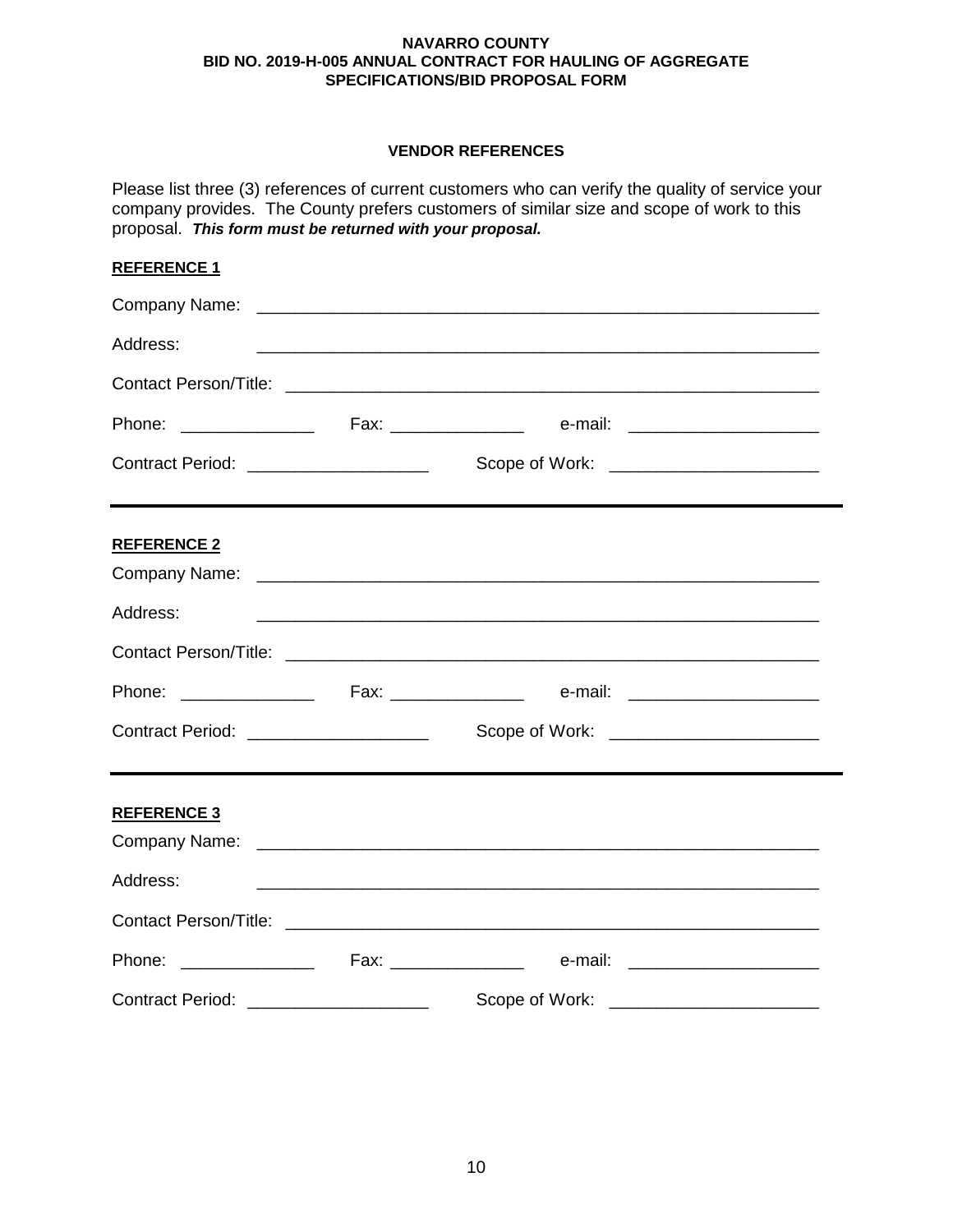# **STATEMENT OF CONTRACTOR'S QUALIFICATIONS**

| All questions must be answered and the data given must be clear and comprehensive.  |             |                        |  |  |
|-------------------------------------------------------------------------------------|-------------|------------------------|--|--|
| If necessary, questions may be answered on separate attached sheets. The Contractor |             |                        |  |  |
| may submit any additional information he desires.                                   |             |                        |  |  |
|                                                                                     |             |                        |  |  |
|                                                                                     |             |                        |  |  |
| Number of Years in contracting business under present name: ____________________    |             |                        |  |  |
| <b>Contract on Hand:</b>                                                            |             |                        |  |  |
| Contact                                                                             | Amount (\$) | <b>Completion Date</b> |  |  |
|                                                                                     |             |                        |  |  |
|                                                                                     |             |                        |  |  |
|                                                                                     |             |                        |  |  |
|                                                                                     |             |                        |  |  |
| Have you ever failed to complete any work awarded to you? ______________________    |             |                        |  |  |
|                                                                                     |             |                        |  |  |
| List similar projects completed by your firm:                                       |             |                        |  |  |
| Project                                                                             | Amount (\$) | <b>Completion Date</b> |  |  |
|                                                                                     |             |                        |  |  |
|                                                                                     |             |                        |  |  |
|                                                                                     |             |                        |  |  |
|                                                                                     |             |                        |  |  |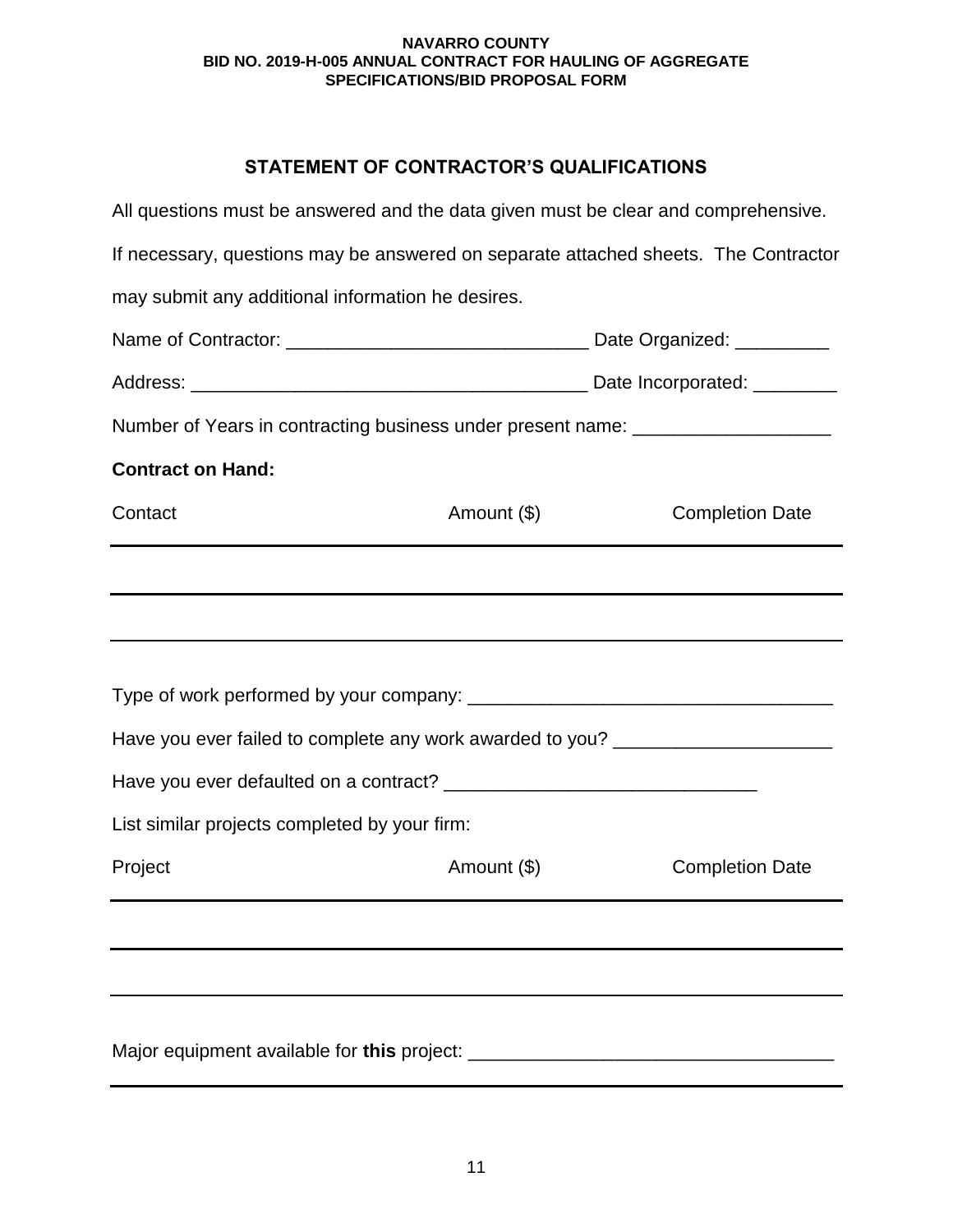| <b>CONFLICT OF INTEREST QUESTIONNAIRE</b><br>For vendor or other person doing business with local governmental entity                                                                                                                                                                                   | <b>FORM CIQ</b> |  |
|---------------------------------------------------------------------------------------------------------------------------------------------------------------------------------------------------------------------------------------------------------------------------------------------------------|-----------------|--|
| This questionnaire reflects changes made to the law by H.B. 1491, 80th Leg., Regular Session.                                                                                                                                                                                                           | OFFICE USE ONLY |  |
| This questionnaire is being filed in accordance with Chapter 176, Local Government Code<br>by a person who has a business relationship as defined by Section 176.001(1-a) with a local<br>governmental entity and the person meets requirements under Section 176.006(a).                               | Date Received   |  |
| By law this questionnaire must be filed with the records administrator of the local governmental<br>entity not later than the 7th business day after the date the person becomes aware of facts<br>that require the statement to be filed. See Section 176.006, Local Government Code.                  |                 |  |
| A person commits an offense if the person knowingly violates Section 176.006, Local<br>Government Code. An offense under this section is a Class C misdemeanor.                                                                                                                                         |                 |  |
| Name of person who has a business relationship with local governmental entity.                                                                                                                                                                                                                          |                 |  |
| 2<br>Check this box if you are filing an update to a previously filed questionnaire.                                                                                                                                                                                                                    |                 |  |
| (The law requires that you file an updated completed questionnaire with the appropriate filing authority not<br>later than the 7th business day after the date the originally filed questionnaire becomes incomplete or inaccurate.)                                                                    |                 |  |
| з<br>Name of local government officer with whom filer has employment or business relationship.                                                                                                                                                                                                          |                 |  |
|                                                                                                                                                                                                                                                                                                         |                 |  |
| Name of Officer<br>This section (item 3 including subparts A, B, C & D) must be completed for each officer with whom the filer has an<br>employment or other business relationship as defined by Section 176.001(1-a), Local Government Code. Attach additional<br>pages to this Form CIQ as necessary. |                 |  |
| A. Is the local government officer named in this section receiving or likely to receive taxable income, other than investment<br>income, from the filer of the questionnaire?                                                                                                                           |                 |  |
| No<br>Yes                                                                                                                                                                                                                                                                                               |                 |  |
| B. Is the filer of the questionnaire receiving or likely to receive taxable income, other than investment income, from or at the<br>direction of the local government officer named in this section AND the taxable income is not received from the local<br>governmental entity?                       |                 |  |
| No<br>Yes                                                                                                                                                                                                                                                                                               |                 |  |
| C. Is the filer of this questionnaire employed by a corporation or other business entity with respect to which the local<br>government officer serves as an officer or director, or holds an ownership of 10 percent or more?                                                                           |                 |  |
| No<br>Yes                                                                                                                                                                                                                                                                                               |                 |  |
| D. Describe each employment or business relationship with the local government officer named in this section.                                                                                                                                                                                           |                 |  |
|                                                                                                                                                                                                                                                                                                         |                 |  |
| 4                                                                                                                                                                                                                                                                                                       |                 |  |
| Signature of person doing business with the governmental entity                                                                                                                                                                                                                                         | Date            |  |

Adopted 06/29/2007